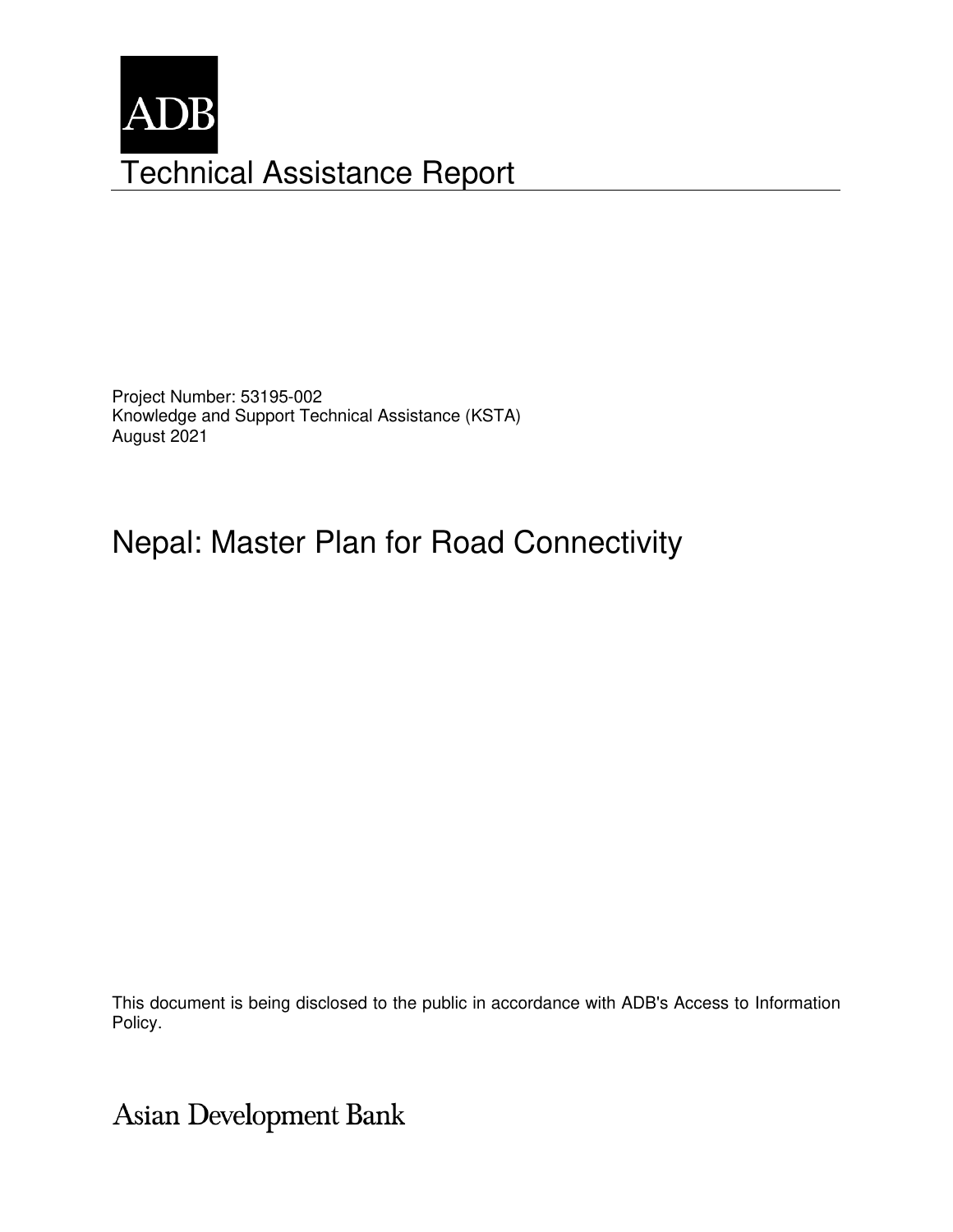## **CURRENCY EQUIVALENTS**

(as of 6 August 2021)

| Currency unit |     | Nepalese rupee/s (NRe/NRs) |
|---------------|-----|----------------------------|
| NRe1.00       | $=$ | \$0.0084                   |
| \$1.00        | $=$ | NRs118.64                  |

#### **ABBREVIATIONS**

| <b>ADB</b>   | Asian Development Bank                            |
|--------------|---------------------------------------------------|
| <b>CRN</b>   | core road network                                 |
| <b>DOR</b>   | Department of Roads                               |
| HDM-4        | fourth highway development and management model   |
| km           | kilometer                                         |
| <b>MOPIT</b> | Ministry of Physical Infrastructure and Transport |
| <b>NHN</b>   | national highway network                          |
| <b>PIP</b>   | priority investment plan                          |
| <b>SASEC</b> | South Asia Subregional Economic Cooperation       |
| <b>SRN</b>   | strategic road network                            |
| TA           | technical assistance                              |

## **GLOSSARY**

| Core road<br>network | Currently proposed for additionally budgeted periodic maintenance;<br>includes sections of the strategic road network (SRN) and/or<br>national highway network with annual average daily traffic equal to<br>or more than 2,000. |
|----------------------|----------------------------------------------------------------------------------------------------------------------------------------------------------------------------------------------------------------------------------|
| National             | Reconfigured from the SRN and under the jurisdiction of the                                                                                                                                                                      |
| highway              | Department of Roads. National highway statistics for 2020–2021                                                                                                                                                                   |
| network              | indicate that the network has 80 highways with a total length of                                                                                                                                                                 |
|                      | 14,923 kilometers (km), of which 3,537 km are under construction<br>or planned.                                                                                                                                                  |
| Strategic road       | First introduced and developed in 1995, the SRN was under the                                                                                                                                                                    |
| network              | jurisdiction of the Department of Roads. According to the last SRN                                                                                                                                                               |
|                      | statistics published (2018), the network included 15,366 km of road,                                                                                                                                                             |
|                      | of which 1,918 km were under construction or planned.                                                                                                                                                                            |

#### **NOTES**

- (i) The fiscal year (FY) of the Government of Nepal ends on 16 July. "FY" before a calendar year denotes the year in which the fiscal year ends, e.g., FY2022 ends on 16 July 2022.
- (ii) In this report, "\$" refers to United States dollars.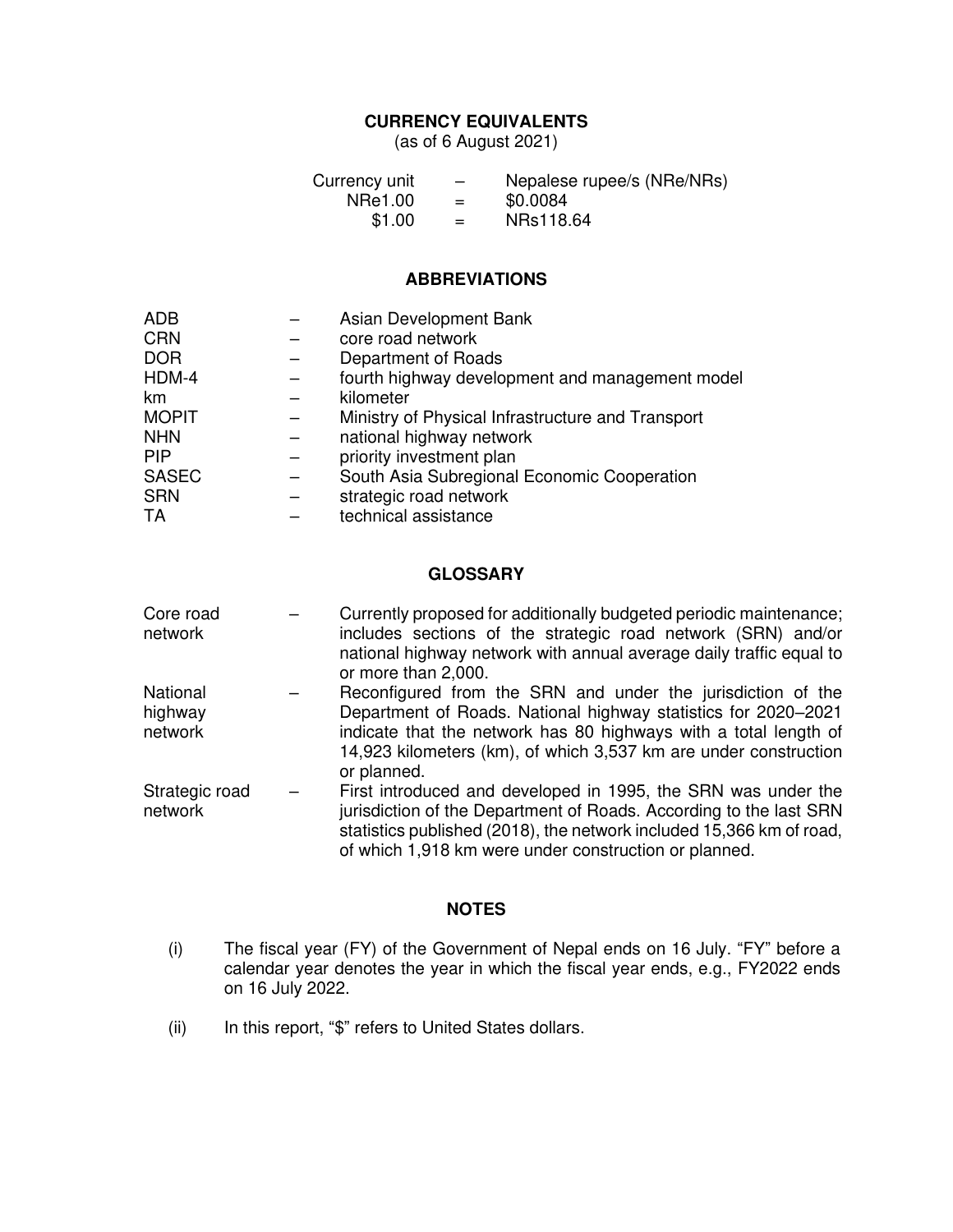| <b>Vice-President</b>          | Shixin Chen, Operations 1                                               |
|--------------------------------|-------------------------------------------------------------------------|
| <b>Director General</b>        | Kenichi Yokoyama, South Asia Department (SARD)                          |
| <b>Deputy Director General</b> | Manmohan Parkash, SARD                                                  |
| <b>Director</b>                | Ravi Peri, Transport and Communications Division (SATC),<br><b>SARD</b> |
| <b>Team leader</b>             | Sin Wai Chong, Transport Specialist, SATC, SARD                         |
| <b>Team members</b>            | Arlene Garcia Ayson, Senior Operations Assistant, SATC, SARD            |
|                                | Bhupendra Bhatt, Senior Project Officer (Transport), Nepal              |
|                                | Resident Mission (NRM), SARD                                            |
|                                | Saugata Dasgupta, Project Management Specialist, NRM, SARD              |

In preparing any country program or strategy, financing any project, or by making any designation of or reference to a particular territory or geographic area in this document, the Asian Development Bank does not intend to make any judgments as to the legal or other status of any territory or area.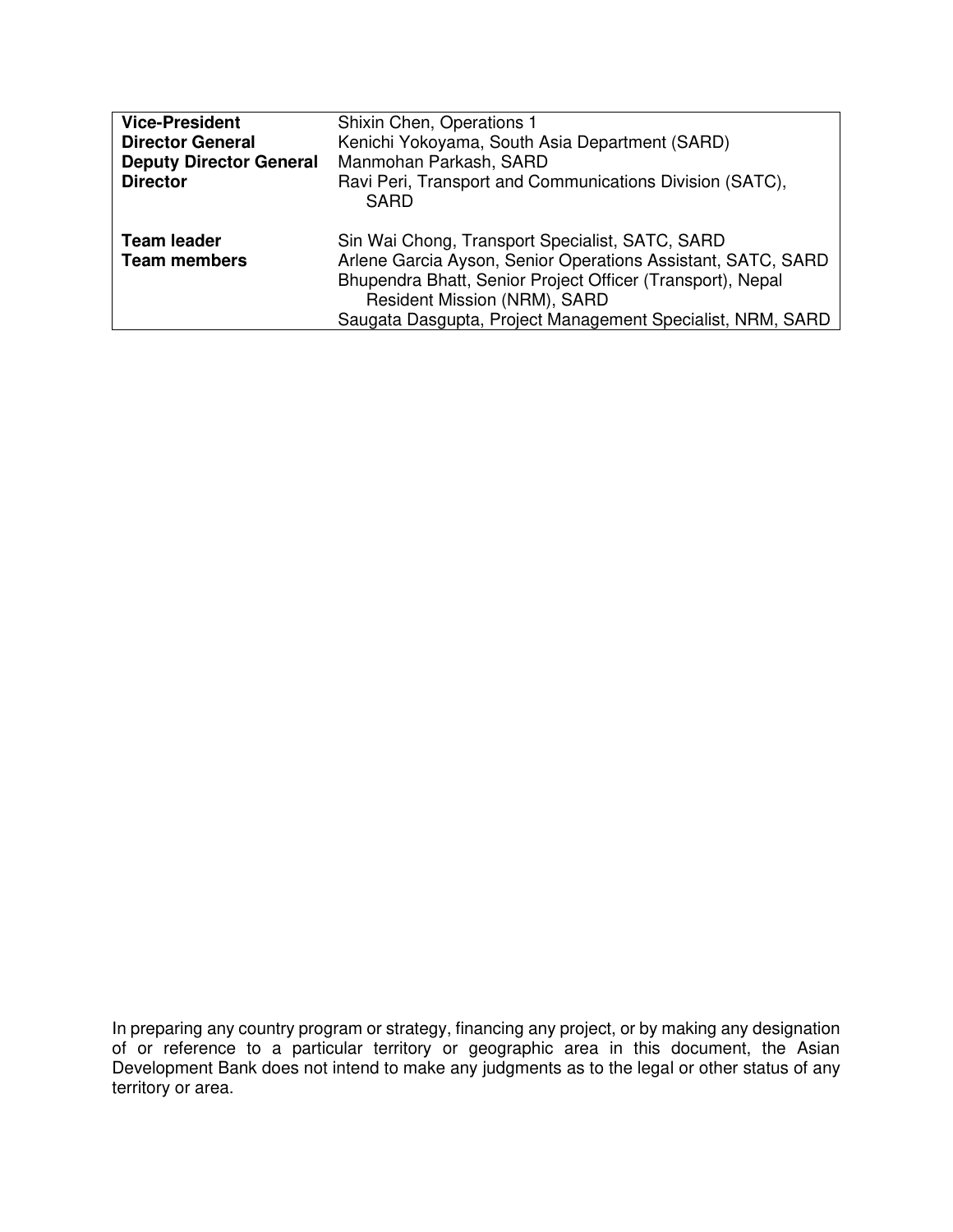# **CONTENTS**

|      |                                                                                                                                            | Page             |
|------|--------------------------------------------------------------------------------------------------------------------------------------------|------------------|
|      | KNOWLEDGE AND SUPPORT TECHNICAL ASSISTANCE AT A GLANCE                                                                                     |                  |
| I.   | <b>INTRODUCTION</b>                                                                                                                        |                  |
| Ш.   | <b>ISSUES</b>                                                                                                                              |                  |
| III. | THE TECHNICAL ASSISTANCE                                                                                                                   | 3                |
|      | Impact and Outcome<br>А.<br>В.<br>Outputs, Methods, and Activities<br>С.<br>Cost and Financing<br><b>Implementation Arrangements</b><br>D. | 3<br>4<br>5<br>5 |
| IV.  | THE PRESIDENT'S DECISION                                                                                                                   | 5                |
|      | <b>APPENDIXES</b>                                                                                                                          |                  |
| 1.   | Design and Monitoring Framework                                                                                                            | 6                |
| 2.   | Cost Estimates and Financing Plan                                                                                                          | 8                |
| 3.   | List of Linked Documents                                                                                                                   | 9                |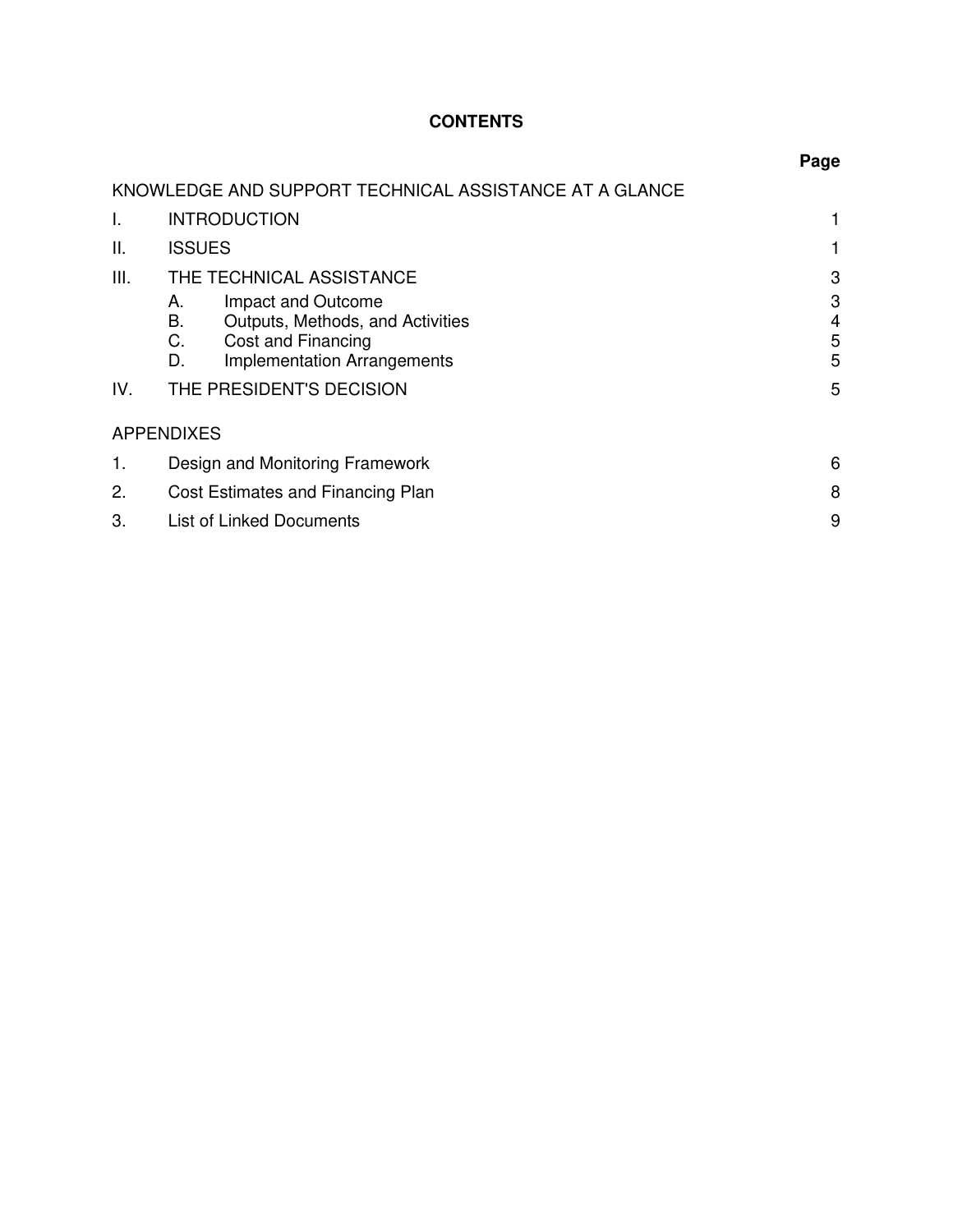### **KNOWLEDGE AND SUPPORT TECHNICAL ASSISTANCE AT A GLANCE**

| 1. | <b>Basic Data</b>                               |                                                                  |                          |                                                                      | Project Number: 53195-002                            |              |
|----|-------------------------------------------------|------------------------------------------------------------------|--------------------------|----------------------------------------------------------------------|------------------------------------------------------|--------------|
|    | <b>Project Name</b>                             | Master Plan for Road Connectivity                                |                          | <b>Department/Division</b>                                           | SARD/SATC                                            |              |
|    | <b>Nature of Activity</b><br><b>Modality</b>    | <b>Capacity Development</b><br>Regular                           | <b>Executing Agency</b>  |                                                                      | Ministry of Physical Infrastructure<br>and Transport |              |
|    | <b>Country</b>                                  | Nepal                                                            |                          |                                                                      |                                                      |              |
| 2. | <b>Sector</b>                                   | Subsector(s)                                                     |                          |                                                                      | <b>ADB Financing (\$ million)</b>                    |              |
|    | Transport                                       | Road transport (non-urban)                                       |                          |                                                                      |                                                      | 1.50         |
|    |                                                 |                                                                  |                          |                                                                      | <b>Total</b>                                         | 1.50         |
|    | 3. Operational Priorities                       |                                                                  |                          | <b>Climate Change Information</b>                                    |                                                      |              |
| ✔  |                                                 | Addressing remaining poverty and reducing inequalities           |                          | GHG Reductions (tons per annum)                                      |                                                      | 0.000        |
| ℐ  | Accelerating progress in gender equality        |                                                                  |                          | Climate Change impact on the Project                                 |                                                      | Low          |
| ✔  |                                                 | Promoting rural development and food security                    | <b>ADB Financing</b>     |                                                                      |                                                      |              |
| ✔  |                                                 | Strengthening governance and institutional capacity              | Adaptation (\$ million)  |                                                                      |                                                      | 0.00         |
| ℐ  |                                                 | Fostering regional cooperation and integration                   | Mitigation (\$ million)  |                                                                      |                                                      | 0.00         |
|    |                                                 |                                                                  |                          |                                                                      |                                                      |              |
|    |                                                 |                                                                  |                          |                                                                      |                                                      |              |
|    |                                                 |                                                                  | Cofinancing              |                                                                      |                                                      |              |
|    |                                                 |                                                                  | Adaptation (\$ million)  |                                                                      |                                                      | 0.00         |
|    |                                                 |                                                                  | Mitigation (\$ million)  |                                                                      |                                                      | 0.00         |
|    | <b>Sustainable Development Goals</b><br>SDG 5.b |                                                                  |                          | <b>Gender Equity and Mainstreaming</b><br>Some gender elements (SGE) |                                                      |              |
|    | SDG 9.1, 9.4                                    |                                                                  |                          |                                                                      |                                                      |              |
|    |                                                 |                                                                  | <b>Poverty Targeting</b> |                                                                      |                                                      |              |
|    |                                                 |                                                                  |                          | General Intervention on Poverty                                      |                                                      |              |
| 4. | <b>Risk Categorization</b>                      | Low                                                              |                          |                                                                      |                                                      |              |
| 5. | <b>Safeguard Categorization</b>                 | Safeguard Policy Statement does not apply                        |                          |                                                                      |                                                      |              |
|    | 6. Financing                                    |                                                                  |                          |                                                                      |                                                      |              |
|    | <b>Modality and Sources</b>                     |                                                                  |                          |                                                                      | Amount (\$ million)                                  |              |
|    | <b>ADB</b>                                      |                                                                  |                          |                                                                      |                                                      | 1.50         |
|    |                                                 | Knowledge and Support technical assistance: Technical Assistance |                          |                                                                      |                                                      | 1.50         |
|    | <b>Special Fund</b>                             |                                                                  |                          |                                                                      |                                                      |              |
|    | <b>Cofinancing</b>                              |                                                                  |                          |                                                                      |                                                      | 0.00         |
|    | None                                            |                                                                  |                          |                                                                      |                                                      | 0.00         |
|    | Counterpart<br>None                             |                                                                  |                          |                                                                      |                                                      | 0.00<br>0.00 |
|    | <b>Total</b>                                    |                                                                  |                          |                                                                      |                                                      | 1.50         |
|    |                                                 |                                                                  |                          |                                                                      |                                                      |              |
|    | <b>Currency of ADB Financing: US Dollar</b>     |                                                                  |                          |                                                                      |                                                      |              |
|    |                                                 |                                                                  |                          |                                                                      |                                                      |              |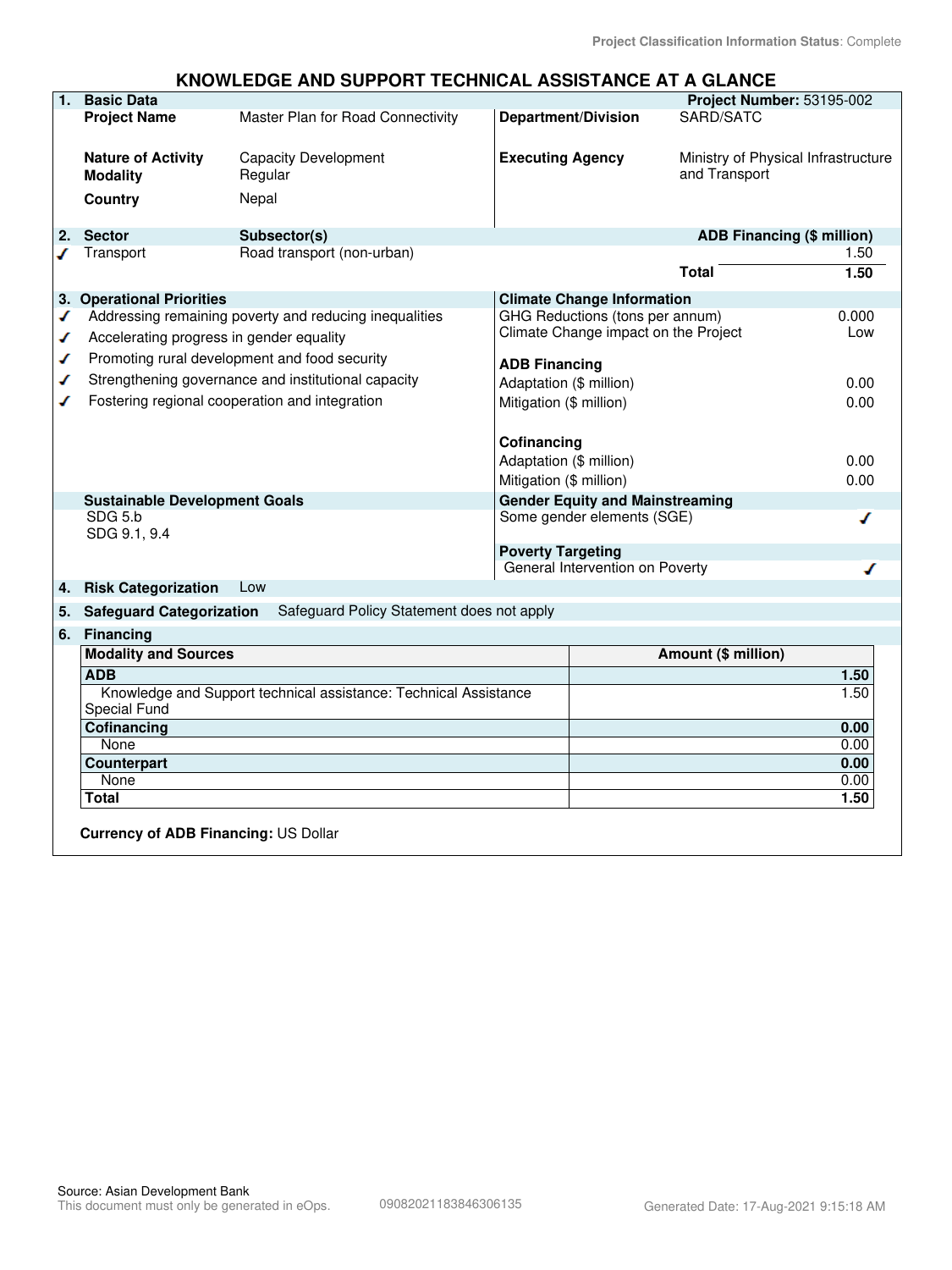## **I. INTRODUCTION**

1. The knowledge and support technical assistance (TA) for the Master Plan for Road Connectivity will help enhance the planning and programming of transport sector investments in Nepal by supporting the (i) development of the national highway network (NHN) expansion plan, (ii) preparation of the priority investment plan (PIP) for 2023–2033, and (iii) capacity building of the Department of Roads (DOR).

2. This TA is included in the country operations business plan, 2021–2023 of the Asian Development Bank (ADB) for Nepal, and its objective is identified as one of the three pillars in ADB's country partnership strategy, 2020–2024: improved infrastructure by supporting road transport and logistics to strengthen domestic, regional, and international connectivity.<sup>1</sup>

## **II. ISSUES**

3. **Country context.** Nepal is landlocked, bordered to the north by the People's Republic of China, and to the east, south, and west by India. The country is divided into three physiographic areas: the mountains in the north, the hill and Siwalik regions in the middle, and the Terai (lowland plains) bordering India in the south. In February 2021, the United Nations Committee for Development Policy recommended Nepal's graduation from the least-developed country category after a preparatory period of 5 years, to be effective in 2026.<sup>2</sup>

4. **Transport sector in Nepal.** Transport connectivity in Nepal is a challenging and costly undertaking because of its natural terrain and geography. The transport sector comprises roads, aviation, railways, inland waterways, and ropeways. Road transport is by far the dominant mode and, along with air travel, is considered the major mode of transport for freight and passengers. Aviation plays an important role in maintaining international connectivity but the country's terrain as well as inadequate technology and operational skills are constraining its expansion. The transport movement through waterways and ropeways is negligible, whereas the railway network is being examined for expansion with bilateral support from India and the People's Republic of China.

5. **Existing road networks.** Road transport carries about 90% of freight and passenger traffic in Nepal and is considered the only mode of transport in Kathmandu Valley.<sup>3</sup> Previously, the road network was classified as strategic road network (SRN) or local road network.<sup>4</sup> The SRN, which consisted mainly of national highways and feeder roads, was reconfigured into 80 national highways and presented as NHN in the Statistics of National Highway 2020/21 in May 2021.<sup>5</sup> The NHN, covering about 14,923 kilometers (km), is under the jurisdiction of the DOR and serves as the backbone for the physical and economic integration of the country, and of Nepal with its neighbors. However, less than half of these highways have bituminous pavements, which makes road maintenance a huge challenge.

<sup>1</sup> ADB. 2020. *[Country Operations Business Plan: Nepal, 2021](https://www.adb.org/sites/default/files/institutional-document/633966/cobp-nep-2021-2023.pdf)–2023*. Manila; ADB. 2019. *[Country Partnership](https://www.adb.org/sites/default/files/institutional-document/531716/cps-nep-2020-2024.pdf)  Strategy: Nepal, 2020–2024—[Promoting Connectivity, Devolved Services, and Resilience](https://www.adb.org/sites/default/files/institutional-document/531716/cps-nep-2020-2024.pdf)*. Manila. The TA first appeared in the business opportunities section of ADB's website on 29 June 2021.

<sup>2</sup> United Nations. 2021. *[The United Nations Committee for Development Policy Plenary 2021](https://www.un.org/development/desa/dpad/publication/cdp-plenary-2021/)*. New York.

<sup>&</sup>lt;sup>3</sup> The Kathmandu Valley covers the districts of Bhaktapur, Kathmandu, and Lalitpur.

<sup>&</sup>lt;sup>4</sup> The local road network comprises district roads, village roads, and other minor roads with a total length of more than 57,500 km; the jurisdiction is about to be devolved from the Department of Local Infrastructure to provincial and local government agencies.

<sup>5</sup> Government of Nepal, DOR. 2021. *[Statistics of National Highway 2020/21](https://dor.gov.np/home/page/statistics-of-national-highway-snh-2020-21-home)*. Kathmandu. About 3,734 km out of 14,923 km are under construction and/or planned.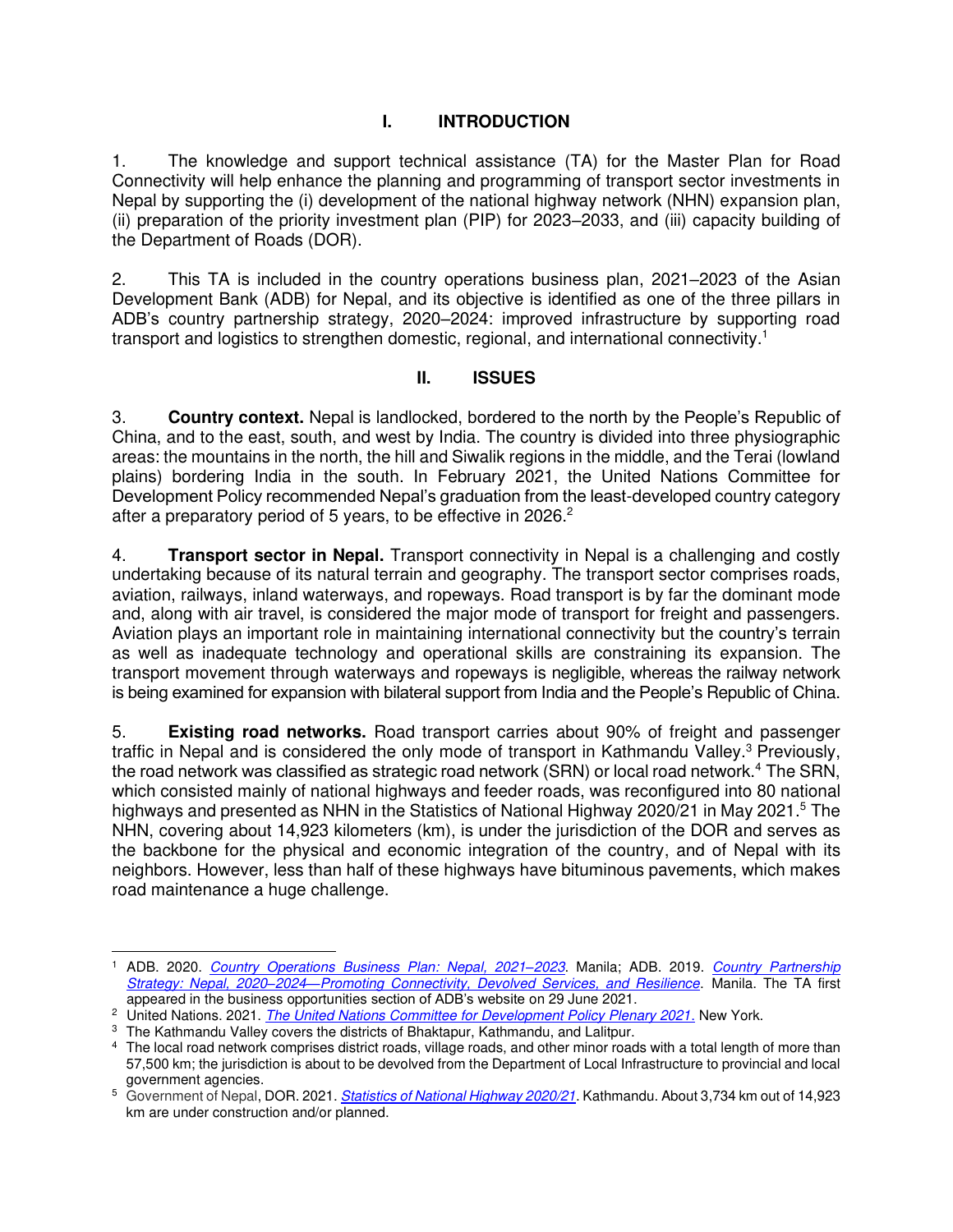6. The DOR's strategic roads are maintained mainly through the DOR's own support capacity, which plans and carries out routine maintenance, recurrent maintenance, periodic maintenance, and emergency maintenance. The practice of performance-based road maintenance was introduced in Nepal in 2003. The Roads Board Nepal was set up in 2002 with the aim of providing sustainable funding for planned road maintenance. However, funding has not been sufficient to carry out periodic maintenance successfully. The 2007 PIP (paras. 12–13) showed that Nepal was losing \$1 billion equivalent in vehicle operation and rehabilitation because of lack of maintenance works. The DOR still needs to fully establish an efficient road asset management system.<sup>6</sup> In addition to the yearly maintenance budget, the DOR has proposed to earmark an annual budget for periodic maintenance of the core road network (CRN) to be funded by the Ministry of Finance for the Roads Board Nepal.<sup>7</sup>

7. Intermodal transport connection is inadequate in the country. Although the current NHN has provided connections to airports, nearly 85% of goods traded are transported by land and strongly rely on the Kathmandu–Birgunj–Kolkata Corridor and the East–West Highway. The Birgunj inland clearance depot is the only terminal that has rail and road connectivity with India.

8. **Sector road map.** The transport sector is guided by the (i) National Transport Policy, 2002; (ii) Strategic Plan of the Ministry of Physical Infrastructure and Transport (MOPIT), 2016–2020; (iii) sector-wide PIP; (iv) the government's Fifteenth Plan, fiscal year (FY) 2020–FY2024; and (v) South Asia Subregional Economic Cooperation (SASEC) Operational Plan, 2016–2025 Update. $8$  The government's 15th plan emphasizes the need to strengthen the transport sector, particularly road management capacity, with modern technologies and knowledge transfer.

9. The current sources of funding are primarily the annual budget allocation and assistance from development partners. External assistance for SRN development was up by 41% in FY2017.<sup>9</sup> The MOPIT envisaged expenditures on roads of NRs620 billion during 2016–2020. This spending has spilled beyond 2020 due to budgetary constraints and implementation delay.

10. **Institutional arrangements.** The DOR is the main agency responsible for the planning, design, operation, and maintenance of the NHN, or the former SRN, across Nepal. The DOR has eight sub-branches including planning and monitoring, maintenance, and bridge. The planning and monitoring branch formulates the plan and budget for investment, monitors progress of projects, and is in charge of the road safety program. The maintenance branch is responsible for coordinating, supervising, monitoring, and evaluating all maintenance activities of roads under the DOR's jurisdiction and will be accountable for the future road asset management unit.

11. **Road networks and investment plans.** First developed in 1995, the SRN consisted of 15 national highways and 51 feeder roads. It was designed to provide connectivity to all district headquarters and to enable balanced regional growth in an efficient and cost-effective manner. Additional feeder roads were proposed in the first PIP in 1997, when large areas of the country were not accessible for motorized traffic, which was followed by a program of staged construction.

<sup>&</sup>lt;sup>6</sup> ADB. 2013. *Report and Recommendation of the President to the Board of Directors: Proposed Loan and Technical [Assistance Grant to Nepal for the South Asia Subregional Economic Cooperation Road Connectivity Project](https://www.adb.org/sites/default/files/project-document/77556/38350-013-nep-rrp.pdf)*. Manila.

<sup>7</sup> Ministry of Physical Infrastructure and Transport (MOPIT), DOR. 2020. *CRN Policy Note 2020*. Kathmandu. The CRN is currently proposed to include SRN and/or NHN sections with annual average daily traffic equal to or more than 2,000.

<sup>8</sup> Government of Nepal, Ministry of Physical Planning and Works. 2001. *National Transport Policy*. Kathmandu; Government of Nepal, MOPIT. 2016. *Strategic Plan for 2016–2021*. Kathmandu; Government of Nepal, DOR. 2016. *Mid-term Review of Sector Wide Road Programme & Priority Investment Plan*. Kathmandu; Government of Nepal, National Planning Commission. 2020. *Fifteenth Plan, 2019/20–2023/24*. Kathmandu; and ADB. 2020. *[The SASEC](https://www.adb.org/documents/sasec-operational-plan-2016-2025-update)  [Operational Plan for 2016](https://www.adb.org/documents/sasec-operational-plan-2016-2025-update)–2025 Update*. Manila.

<sup>9</sup> World Bank. 2019. *[Nepal Infrastructure Sector Assessment](https://openknowledge.worldbank.org/bitstream/handle/10986/32355/134956.pdf?sequence=1&isAllowed=y)*. Washington, DC.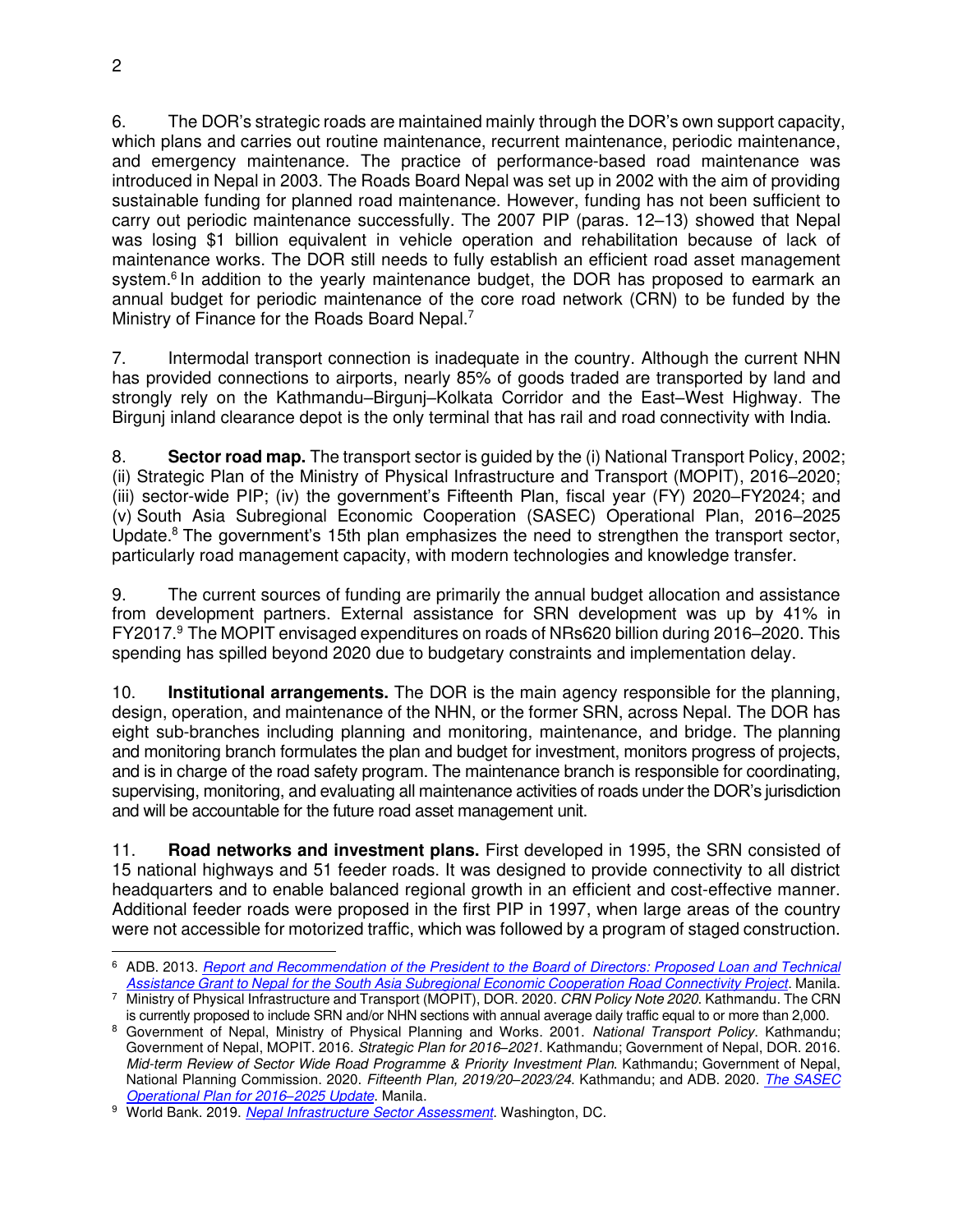12. In 2007, a detailed study of accessibility provided by the SRN recommended progressive expansion. A second PIP (2007 PIP) was formulated for a 10-year period, with a maintenance strategy based on an analysis of the condition of the existing and committed SRN sections using the fourth highway development and management model (HDM-4). The government then expanded the SRN beyond the committed level by including additional links with strategic potential that were presented in later SRN maps.

13. A midterm review of the 2007 PIP was carried out in 2016 that extended the plan up to FY2022. The review also found that many of those additional SRN links were unsealed local roads or connected to areas with small populations. Resources were shared with these roads and other small projects. The strategic functions of these roads and the actual demand for them over the years shall be reviewed, and any proposed works should be determined independently.

14. The NHN is replacing the SRN and remains under the DOR's jurisdiction. The principal responsibility for the development and management of the NHN is vested with the DOR under the aegis of the MOPIT. As the current PIP is expiring, an up-to-date study is required to identify new critical projects and estimates for future resource allocation.

15. **Alignment with ADB's Strategy 2030.** The TA will contribute mainly to achieving three operational priorities of ADB's Strategy 2030: (i) address remaining poverty and reducing inequalities, (ii) promote rural development and food security, and (iii) foster regional cooperation and integration. This will be achieved by supporting the NHN expansion to improve Nepal's domestic and regional connectivity and to boost economic growth.<sup>10</sup> The TA will also strengthen the DOR's governance and institutional capacity so it can identify and implement quality infrastructure investments more effectively, efficiently, and accountably. Gender equality will be assured by the participation of women staff in capacity training.

16. **ADB's contribution to transport in Nepal.** ADB's country operations business plan for Nepal, 2021–2023 (para. 2) targets more reliable, sustainable, and resilient transport infrastructure. ADB is a leading partner in Nepal's transport sector and has financed five projects in 2010–2019 to improve about 1,300 km of the NHN (formerly SRN), for \$885.8 million. ADB's strategic objectives in the sector include improving access and mobility to enhance cities' livability and expanding multimodal transport systems in the context of competitive economic corridors.

# **III. THE TECHNICAL ASSISTANCE**

# **A. Impact and Outcome**

17. The TA is aligned with the following impact: road network connectivity in Nepal improved.<sup>11</sup> It will have the following outcome: planning and programming of roads in Nepal improved.<sup>12</sup> To manage the rapid increase in registered vehicles and traffic demand, and to promote continuous investment in roads, the NHN and PIP need to be reevaluated, updated, and used strategically in transport planning. The NHN and all associated investments (new construction, rehabilitation, and maintenance) need to be aligned with SASEC and the government's transport policy and strategy. The TA will provide strong support for investment decision-making in the sector.

<sup>10</sup> ADB. 2018. *[Strategy 2030: Achieving a Prosperous, Inclusive, Resilient, and Sustainable Asia and the Pacific.](https://www.adb.org/sites/default/files/institutional-document/435391/strategy-2030-main-document.pdf)* Manila.

<sup>&</sup>lt;sup>11</sup> Defined by the TA.

<sup>&</sup>lt;sup>12</sup> The design and monitoring framework is in Appendix 1.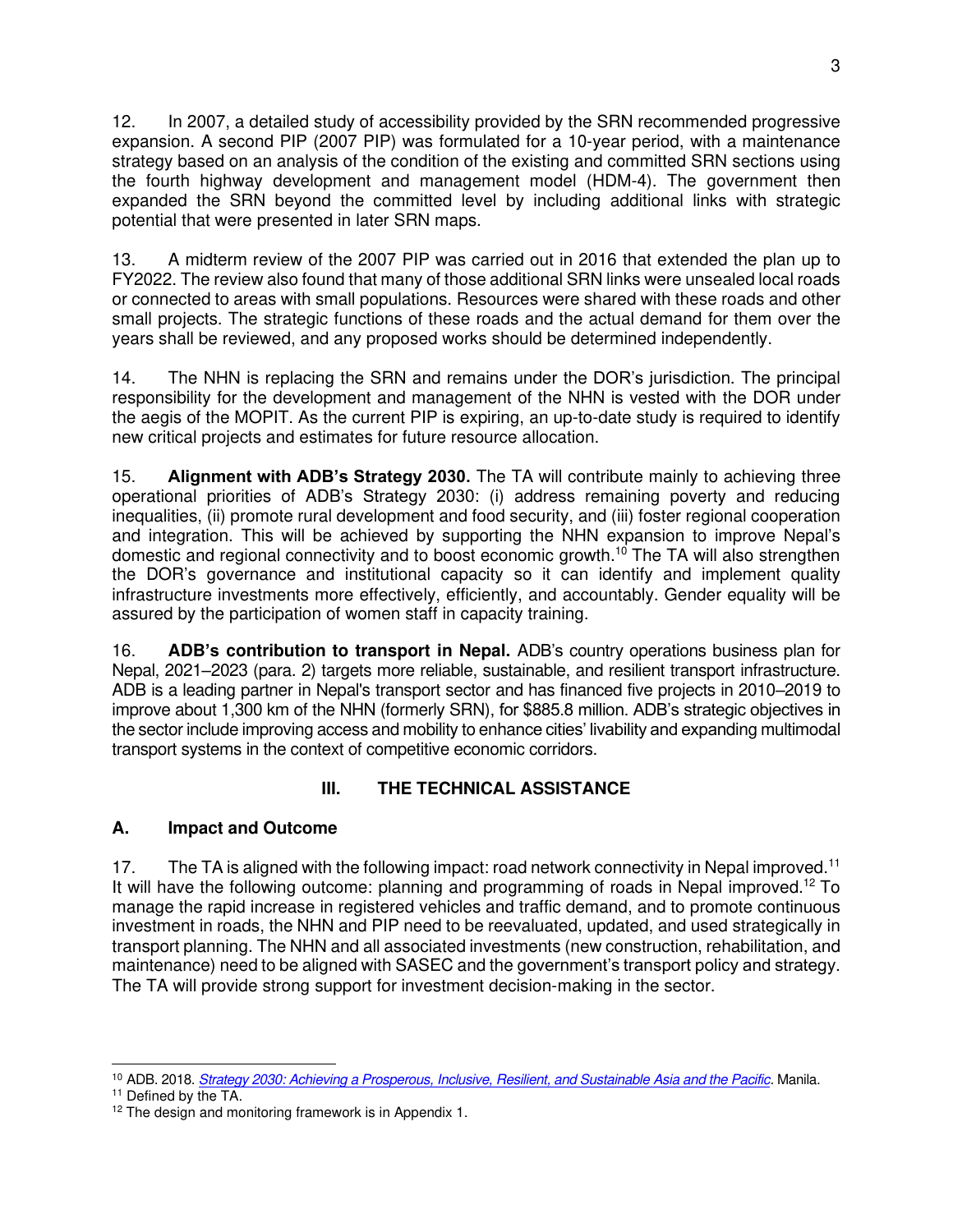## **B. Outputs, Methods, and Activities**

18. **Output 1: Development of Nepal's national highway network expansion plan supported.** The TA aims to support the expansion of the NHN to improve the country's domestic and regional connectivity. The TA team will

- (i) review and assess the existing traffic data and traffic demand;
- (ii) conduct surveys of passenger and cargo traffic showing the origin and destination of movements along the roads of study;
- (iii) conduct a holistic review of the development plan of other modes of transport, such as urban transport (for Kathmandu Valley), aviation, rail, and inland waterways, paying particular attention to the promotion of the intermodal transport system;
- (iv) review and incorporate relevant sector plans, such as the SASEC economic corridor investment plan;
- (v) prepare traffic volume forecasts for the NHN, and conduct network modeling with various strategies;
- (vi) propose potential new roads to be added to the NHN and non-important roads to be excluded from it, while considering environmental and social sensitivity, and climate and disaster risk aspects; and
- (vii) review the road inventory and database, and produce road data for new segments.

## 19. **Output 2: Preparation of Nepal's priority investment plan for 2023–2033 supported.**

The TA team aims to propose an investment plan to support the expansion of the NHN, and will

- (i) review and collect data, e.g., vehicle operating costs, construction and maintenance costs, and road data for analysis using HDM-4; and forecast different maintenance budget scenarios;<sup>13</sup>
- (ii) determine an optimal investment plan, with balanced considerations including but not limited to (a) new roads, or upgrade, rehabilitation, and maintenance of the NHN; (b) resource allocation based on geographic regions and road classification; (c) economic viability; and (d) environmental and social sensitivity, and climate and disaster risks;
- (iii) compare different budget scenarios and determine suitable investments in construction and maintenance in light of local resources and absorptive capacity constraints, and probable foreign assistance in road transport from 2023 to 2033; and
- (iv) propose an appropriate PIP and budget for the NHN for 2023–2033.

20. **Output 3: Department of Roads' capacity on transport sector planning enhanced.**  The TA aims to strengthen the capacity of the DOR to plan and prioritize investments in the sector. The TA team will

- (i) train 15 DOR engineers in network planning and maintenance using HDM-4, and in data analysis and presentation through the geographic information system;<sup>14</sup> and
- (ii) conduct knowledge transfer sessions on road network modeling.

21. The TA encourages the DOR to consider environmental and social sensitivity, and climate and disaster risks in the planning of infrastructure projects, and during the formulation of the NHN expansion plan and the PIP.

 $13$  HDM-4 is a software tool for the analysis, planning, management, and appraisal of road maintenance, improvements, and investment decisions. It has been widely used (by ADB and the World Bank) to conduct economic analyses of road projects.

<sup>14</sup> The geographic information system has been widely used to capture, store, manipulate, analyze, manage, visualize, and present all types of data associated with geographic locations.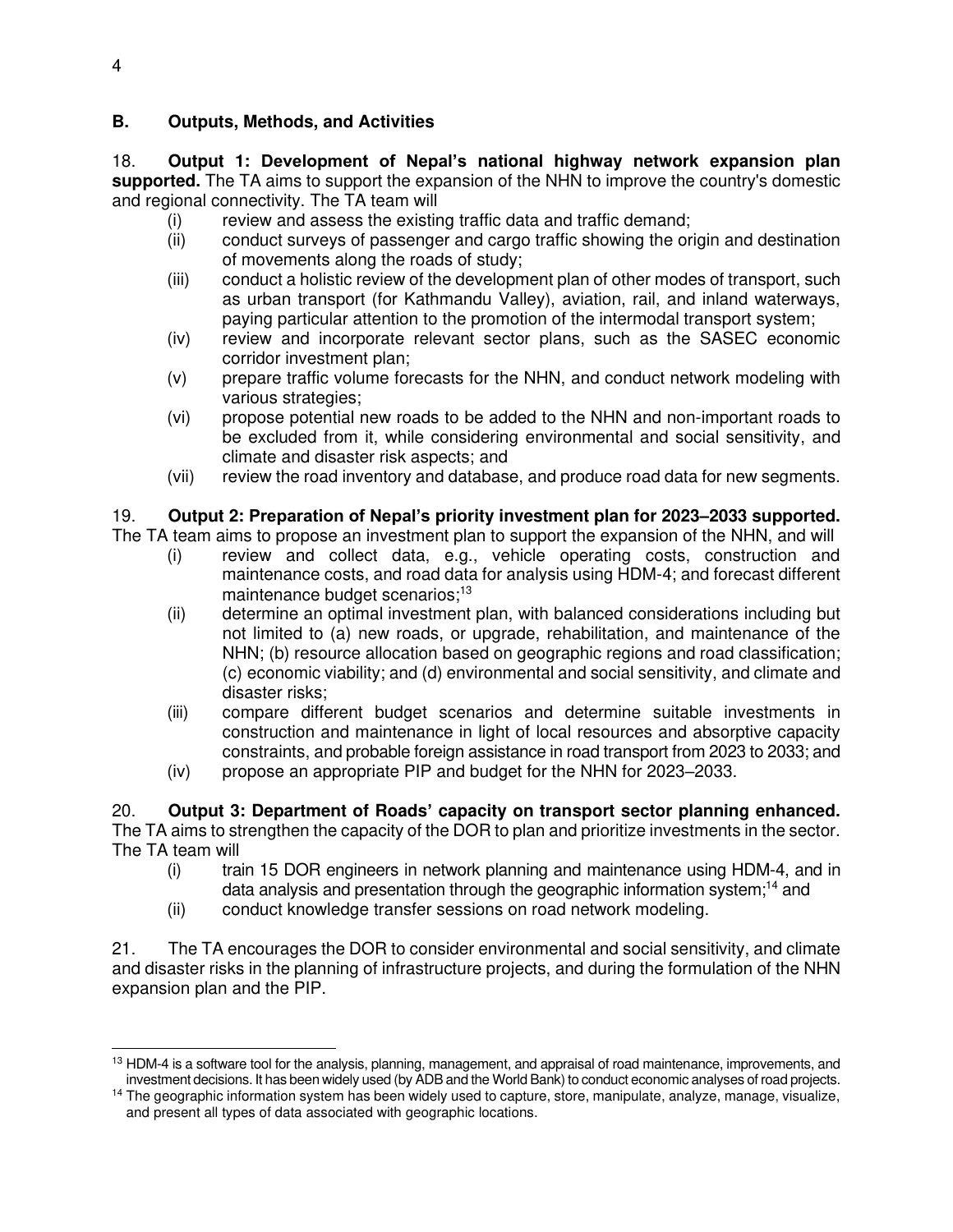## **C. Cost and Financing**

22. The TA is estimated to cost \$1,725,000, of which \$1,500,000 will be financed on a grant basis by ADB's Technical Assistance Special Fund (TASF 7). The key expenditure items are listed in Appendix 2.

23. The government will provide counterpart support in the form of counterpart staff; access to TA-relevant data, information, and maps; staff time to review the outputs of consultants; necessary coordination with stakeholder agencies; staff support for organizing committee meetings, workshops, and training sessions; and other in-kind contributions.

### **D. Implementation Arrangements**

24. ADB will administer the TA, and the MOPIT will be the executing agency. The implementation arrangements are summarized in the table.

| <b>Aspects</b>                                               | <b>Arrangements</b>                                                                                                                  |                                                                |                        |
|--------------------------------------------------------------|--------------------------------------------------------------------------------------------------------------------------------------|----------------------------------------------------------------|------------------------|
| Indicative implementation period                             | October 2021-June 2023                                                                                                               |                                                                |                        |
| Executing agency                                             | <b>MOPIT</b>                                                                                                                         |                                                                |                        |
| Implementing agency                                          | DOR.                                                                                                                                 |                                                                |                        |
| Consultants                                                  | To be selected and engaged by ADB                                                                                                    |                                                                |                        |
|                                                              | Firm: QCBS selection with a 90:10 quality-<br>cost ratio                                                                             | 18.5 international<br>and 129.75<br>national person-<br>months | \$1,500,000            |
| Procurement                                                  | To be procured by consultants                                                                                                        |                                                                |                        |
|                                                              | Request for quotation for office and survey<br>equipment, software, or software license                                              | 10 contracts                                                   | \$50,000 <sup>a</sup>  |
|                                                              | Request for quotation for survey services                                                                                            | 10 contracts                                                   | \$440.000 <sup>b</sup> |
| <b>Disbursement</b>                                          | Disbursement of TA resources will follow ADB's Technical Assistance<br>Disbursement Handbook (2020, as amended from time to time).   |                                                                |                        |
| Asset turnover or disposal<br>arrangement upon TA completion | All assets and equipment procured under the TA will be handed over to the<br>executing agency after completion of the TA activities. |                                                                |                        |

#### **Implementation Arrangements**

ADB = Asian Development Bank; DOR = Department of Roads; MOPIT = Ministry of Physical Infrastructure and Transport; QCBS = Quality- and cost-based selection; TA = technical assistance.

a Software purchase is part of the consulting firm's \$1.5 million contract, and include but are not limited to computeraided drawing tool, traffic demand modeler, fourth highway development and management model (HDM-4), and geographic information system tools.

b Survey services are part of the consulting firm's \$1.5 million contract. They include but are not limited to traffic counting, road condition survey, origin and destination survey, road user survey, and axle load survey. Source: Asian Development Bank estimates.

25. **Consulting services.** ADB will engage consultants following the ADB Procurement Policy (2017, as amended from time to time) and its associated project administration instructions and/or staff instructions.<sup>15</sup> An international consulting firm will conduct training, surveys, workshops, and seminars; and procure the required software or software license to deliver the TA outputs.

## **IV. THE PRESIDENT'S DECISION**

26. The President, acting under the authority delegated by the Board, has approved the provision of technical assistance not exceeding the equivalent of \$1,500,000 on a grant basis to the Government of Nepal for the Master Plan for Road Connectivity, and hereby reports this action to the Board.

<sup>&</sup>lt;sup>15</sup> Terms of Reference for Consultants (accessible from the list of linked documents in Appendix 3).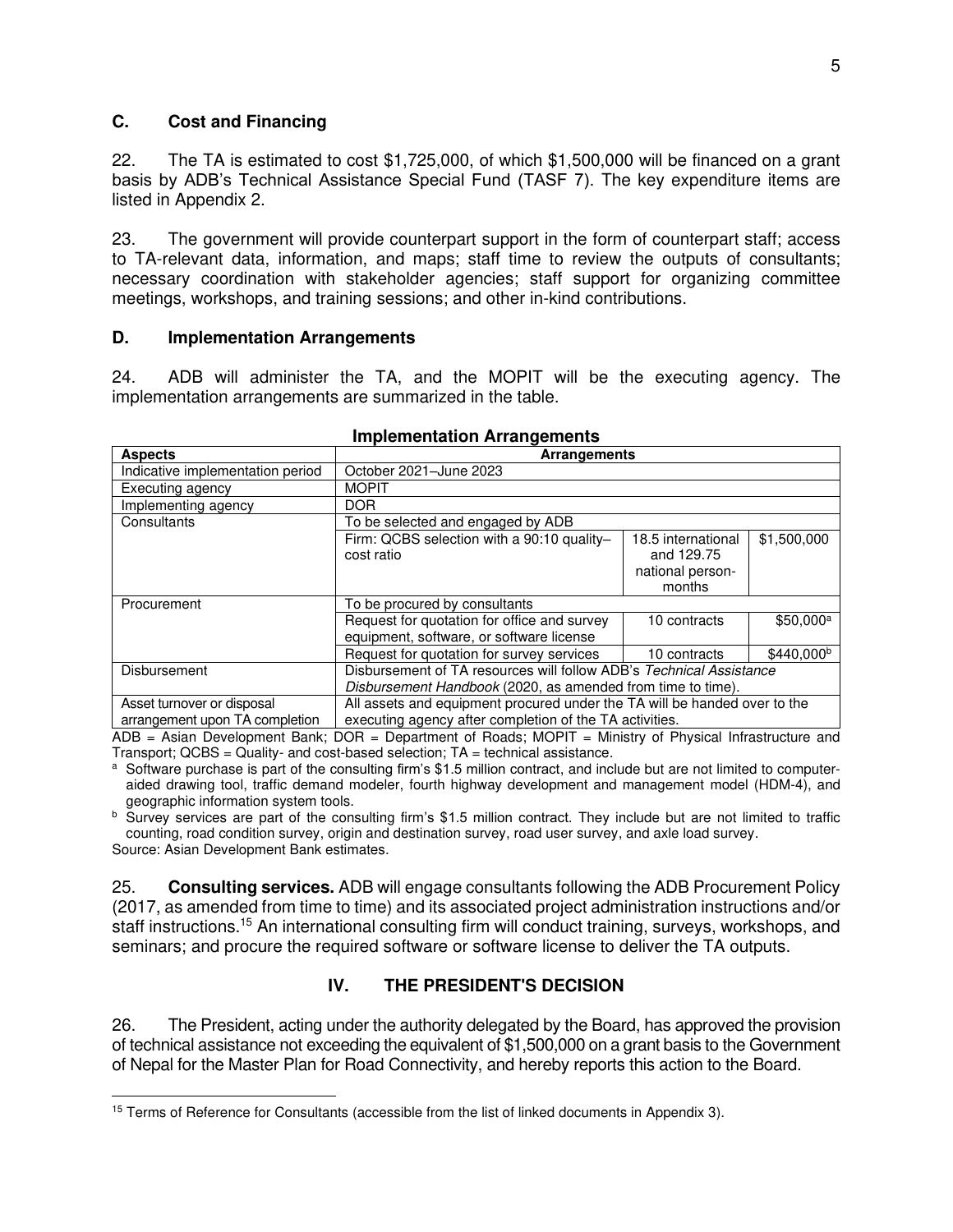# **DESIGN AND MONITORING FRAMEWORK**

| Impact the TA is Aligned with<br>Road network connectivity in Nepal improved <sup>a</sup> |                                                                                                                                                                                                                                                                                                                                                                                                                                                                                                                                                               |                                                                 |                                                                                                                                                                                                                 |
|-------------------------------------------------------------------------------------------|---------------------------------------------------------------------------------------------------------------------------------------------------------------------------------------------------------------------------------------------------------------------------------------------------------------------------------------------------------------------------------------------------------------------------------------------------------------------------------------------------------------------------------------------------------------|-----------------------------------------------------------------|-----------------------------------------------------------------------------------------------------------------------------------------------------------------------------------------------------------------|
| <b>Results Chain</b>                                                                      | <b>Performance Indicators</b>                                                                                                                                                                                                                                                                                                                                                                                                                                                                                                                                 | <b>Data Sources and</b><br>Reporting<br><b>Mechanisms</b>       | <b>Risks and Critical</b><br><b>Assumptions</b>                                                                                                                                                                 |
| <b>Outcome</b><br>Planning and<br>programming of roads<br>in Nepal improved               | By 2023:<br>a. Proposed expansion of<br>NHN and investment plan<br>endorsed by MOPIT<br>(2020 baseline: Not<br>applicable) (OP 1.3.1, OP<br>$5.1.4$ , OP $7.1.2$ )                                                                                                                                                                                                                                                                                                                                                                                            | a. MOPIT strategic<br>plan                                      | R: Changes in<br>political leadership<br>and priorities delay<br>preparation of NHN<br>expansion and PIP.                                                                                                       |
| <b>Outputs</b><br>1. Development of<br>Nepal's NHN<br>expansion plan<br>supported         | By 2022:<br>1a. NHN expansion proposal<br>prepared<br>(2020 baseline: Not<br>applicable) (OP 1.3.1)<br>1b. Comprehensive review of<br>the development plans of<br>other modes of transport,<br>including urban transport (for<br>Kathmandu Valley), aviation,<br>rail, and inland waterways,<br>and intermodal transport<br>system in Nepal prepared<br>(2020 baseline: Not<br>applicable) <sup>b</sup> (OP 1.3.1)<br>1c. Traffic demand forecasts<br>and transport network models<br>developed<br>(2020 baseline: Not<br>applicable) <sup>b</sup> (OP 1.3.1) | 1a.-c. Consultants'<br>reports                                  | R: Continuous<br>prevalence of the<br>COVID-19 pandemic<br>could affect the<br>mobilization of<br>experts and the<br>implementation of<br>consulting services.<br>A: Funds to<br>implement PIP is<br>available. |
| 2. Preparation of<br>Nepal's PIP for 2023-<br>2033 supported                              | By 2023:<br>2a. Prioritized list of projects<br>for (i) construction and<br>upgrade of the NHN, and (ii)<br>rehabilitation and<br>maintenance of the network's<br>roads and bridges prepared<br>(2020 baseline: Not<br>applicable) (OP 1.3.1)                                                                                                                                                                                                                                                                                                                 | 2a. Consultants'<br>reports                                     |                                                                                                                                                                                                                 |
| 3. DOR capacity on<br>transport sector<br>planning enhanced                               | By 2023:<br>3a. At least 15 DOR<br>engineers (20% of them<br>women) trained and report<br>increased knowledge of HDM-<br>4, geographic information<br>system, and road project<br>planning<br>(2020 baseline: 0) (OP 2.3.1,<br>OP 6.1.1)                                                                                                                                                                                                                                                                                                                      | 3a. Pre- and post-<br>workshop surveys,<br>consultants' reports |                                                                                                                                                                                                                 |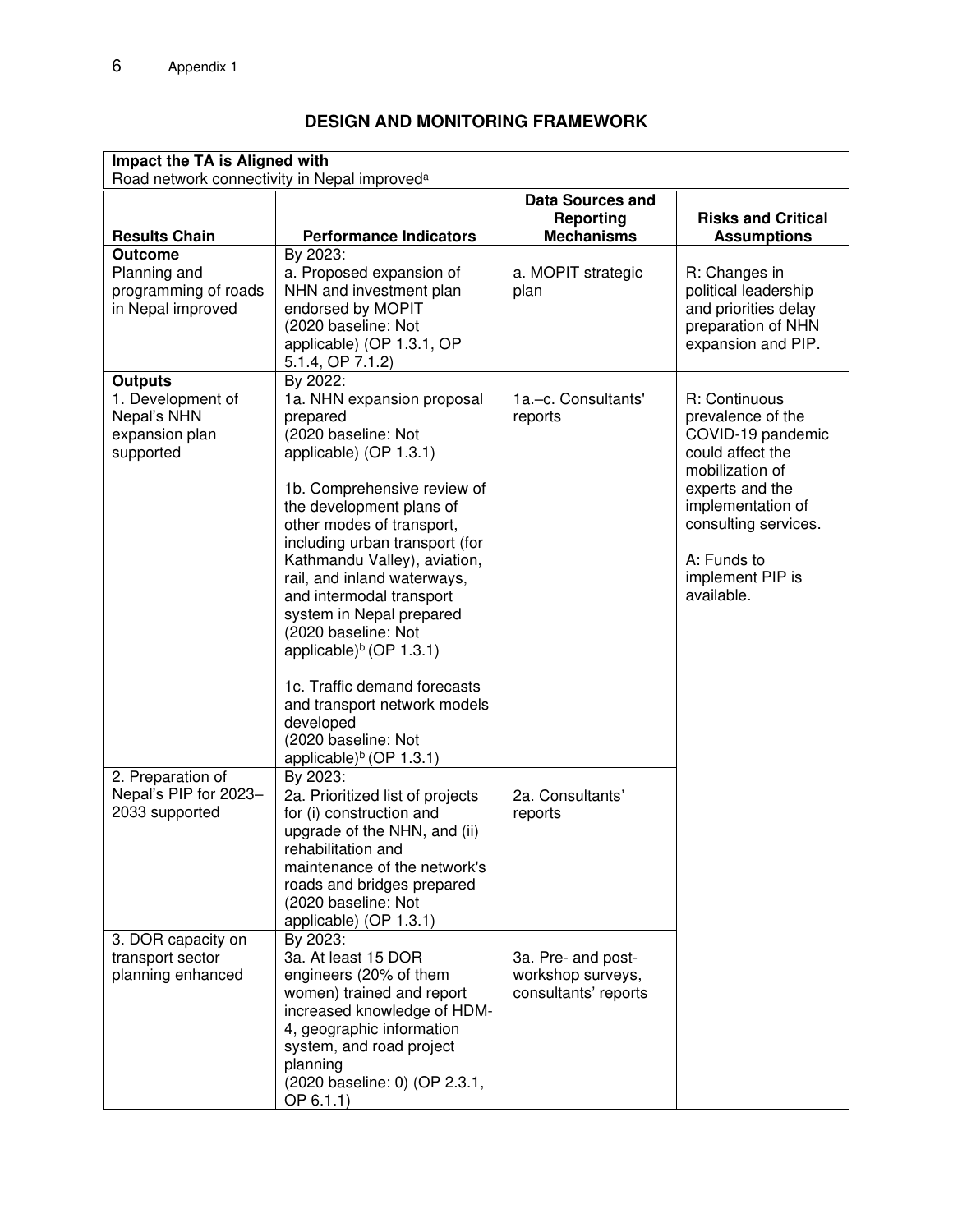| <b>Results Chain</b> | <b>Performance Indicators</b>                                                                                                                                               | Data Sources and<br>Reporting<br><b>Mechanisms</b> | <b>Risks and Critical</b><br><b>Assumptions</b> |
|----------------------|-----------------------------------------------------------------------------------------------------------------------------------------------------------------------------|----------------------------------------------------|-------------------------------------------------|
|                      | 3b. At least 15 DOR<br>engineers (20% of them<br>women) trained and report<br>increased knowledge of road<br>network modeling<br>(2020 baseline: 0) (OP 2.3.1,<br>OP 6.1.1) | 3b. Pre- and post-<br>workshop surveys             |                                                 |

#### **Key Activities with Milestones**

### **1. Development of Nepal's NHN expansion plan supported**

- 1.1 Mobilize consultants (by January 2022)
- 1.2 Review all relevant studies and information, and complete the inception plan (by February 2022)
- 1.3 Conduct traffic forecast and network analysis (by July 2022)
- 1.4 Formulate proposal to expand the NHN (by December 2022)

### **2. Preparation of Nepal's PIP for 2023–2033 supported**

- 2.1 Collect data required by HDM-4 for the NHN (by December 2022)
- 2.2 Formulate the PIP for 2023**–**2033 (by June 2023)

### **3. DOR capacity on transport sector planning enhanced**

3.1 Conduct training programs, seminars, workshops, or other capacity building activities (at appropriate times within the TA implementation period)

### **TA Management Activities**

Throughout the life of the TA:

Manage consultants regularly through assessments of completed outputs and approval of timesheets and expenses; conduct annual TA reviews to monitor the utilization of TA funds and progress against TA performance indicators; and monitor the implementation of capacity development activities.

#### **Inputs**

ADB: \$1,500,000 from the TASF 7.

Note: The government will provide counterpart support in the form of counterpart staff; access to TArelevant data, information, and maps; staff time to review outputs of consultants; necessary coordination with stakeholder agencies; staff support for organizing committee meetings, workshops, and training; and other in-kind contributions.

 $A =$  assumption; ADB = Asian Development Bank; COVID-19 = coronavirus disease; DOR = Department of Roads; HDM-4 = fourth highway development and management model; MOPIT = Ministry of Physical Infrastructure and Transport; NHN = national highway network; OP = operational priority; PIP = priority investment plan; R = risk; TA = technical assistance; TASF = Technical Assistance Special Fund.

<sup>a</sup> Defined by the TA.

b The need for additional surveys, if any, will be selectively assessed within the given time frame and budget.

#### **Contribution to Strategy 2030 Operational Priorities**

The expected values and methodological details for all OP indicators to which this TA will contribute results are detailed in Contribution to Strategy 2030 Operational Priorities (accessible from the list of linked documents in Appendix 3 of the TA report).

Source: Asian Development Bank.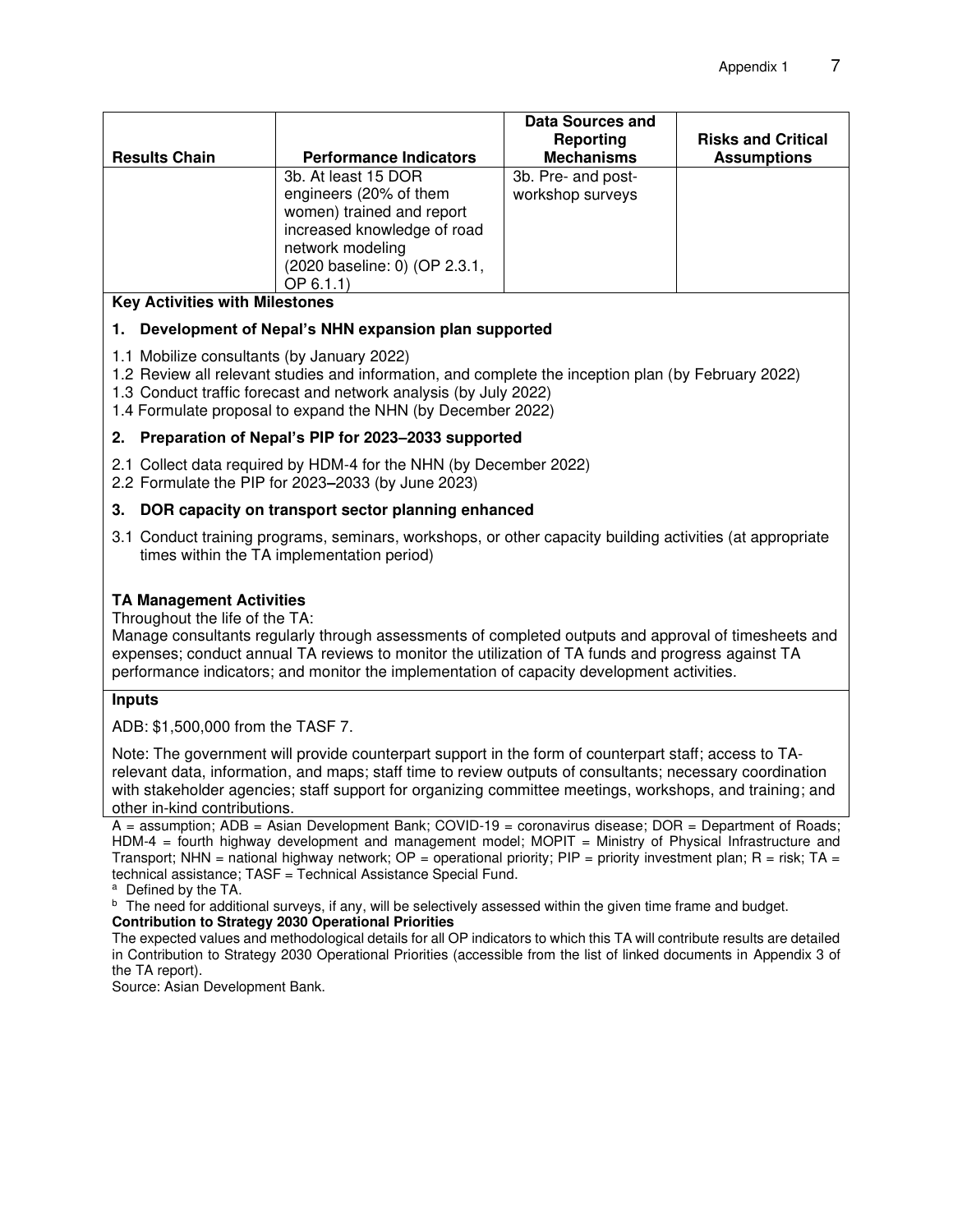# **COST ESTIMATES AND FINANCING PLAN**

(\$'000)

| Item                                                           | Amount  |
|----------------------------------------------------------------|---------|
| Asian Development Bank <sup>a</sup>                            |         |
| Consultants<br>1.                                              |         |
| a. Remuneration and per diem <sup>b</sup>                      |         |
| International consultants                                      | 459.0   |
| National consultants<br>ii.                                    | 101.4   |
| iii. National consultants (non-key) and support staff          | 98.0    |
| Out-of-pocket expenditures<br>b.                               |         |
| International and local travel                                 | 108.0   |
| Office space rental and related facilities <sup>b</sup><br>ii. | 14.4    |
| iii. Reports and communications <sup>b</sup>                   | 20.0    |
| Goods (rental and/or purchase) <sup>c</sup><br>2.              | 50.0    |
| Training, seminars, and conferences<br>3.                      | 85.0    |
| 4.<br>Surveys                                                  | 440.0   |
| 5.<br>Contingencies                                            | 124.2   |
| Total                                                          | 1,500.0 |

Note: The technical assistance (TA) is estimated to cost \$1,725,000, of which contributions from the Asian Development Bank are presented in the table. The government will provide counterpart support in the form of counterpart staff; access to TA-relevant data, information, and maps; staff time to review outputs of consultants; necessary coordination with stakeholder agencies; staff support for organizing committee meetings, workshops, and training; and other in-kind contributions. The value of the government contribution is estimated to account for 15% of the total TA cost.

a Financed by the Asian Development Bank's Technical Assistance Special Fund (TASF 7).

<sup>b</sup> Disbursement as progress payment of deliverables.

<sup>c</sup> Includes office equipment, software and software license, and survey equipment. All assets and equipment procured under the TA will be handed over to the executing agency after completion of the TA activities. Source: Asian Development Bank estimates.